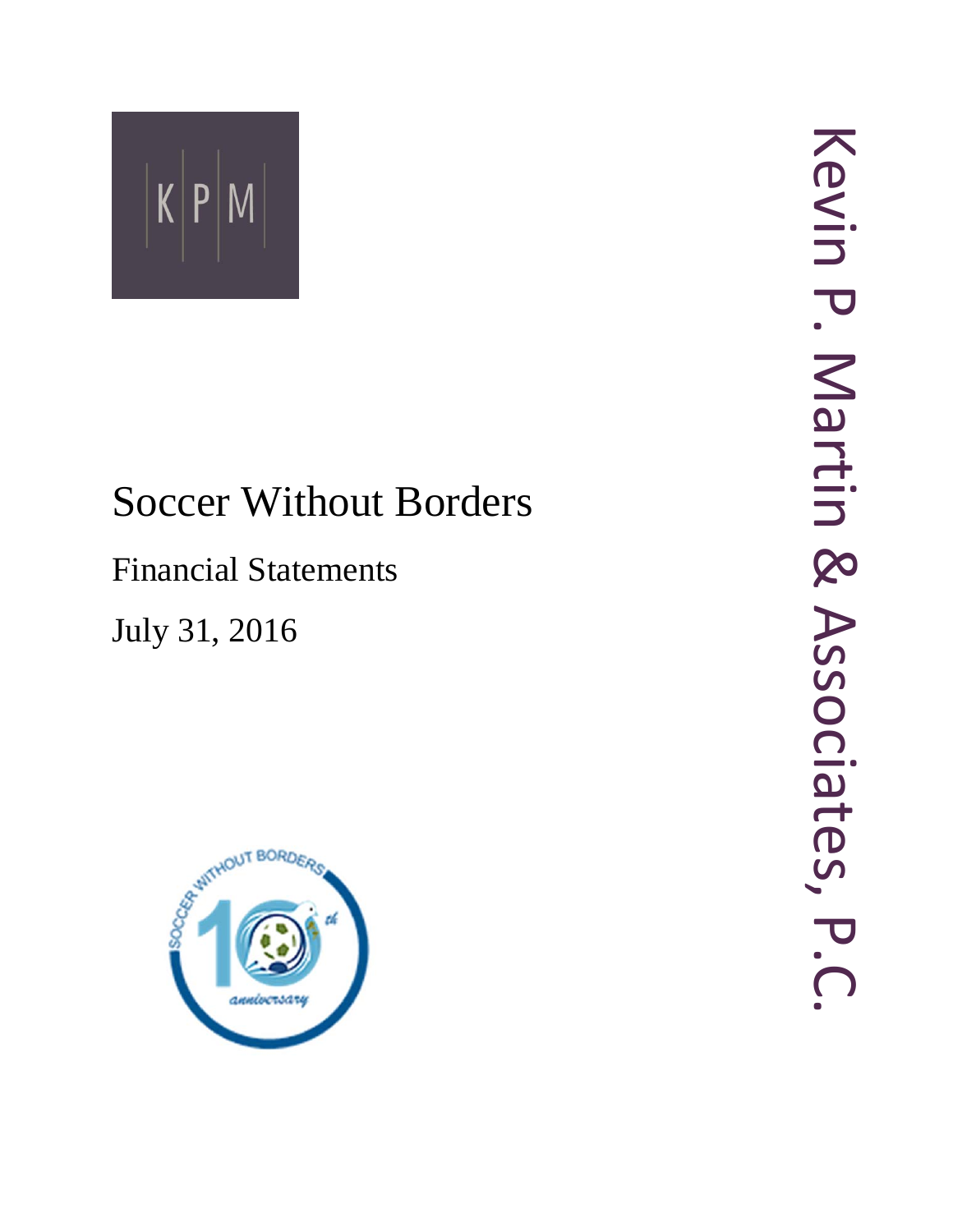Index

## July 31, 2016

## **Independent Auditors' Report**

#### **Financial Statements:**

| Statement of Financial Position as of July 31, 2016               |                |
|-------------------------------------------------------------------|----------------|
| Statement of Activities for the Year Ended July 31, 2016          | 2              |
| Statement of Cash Flows for the Year Ended July 31, 2016          | $\mathcal{R}$  |
| Statement of Functional Expenses for the Year Ended July 31, 2016 | $\overline{4}$ |
| Notes to Financial Statements                                     | $5-10$         |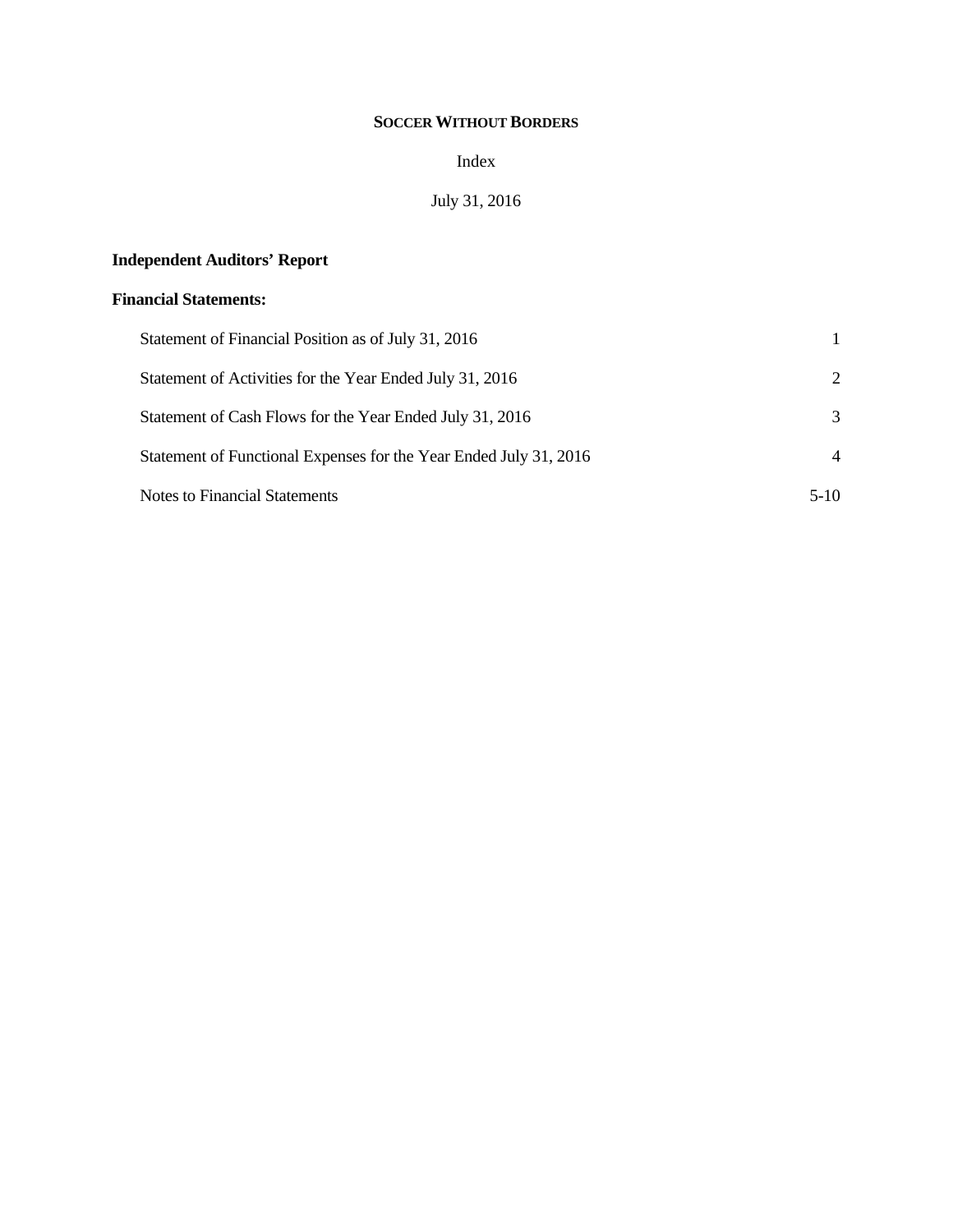

## Kevin P. Martin & Associates, P.C.

ASSURANCE | TAX | RISK MANAGEMENT | IT ADVISORY

#### **Independent Auditors' Report**

To the Board of Directors of Soccer Without Borders

We have audited the accompanying financial statements of Soccer Without Borders (a national nonprofit organization), (the Organization), which comprise the statement of financial position as of July 31, 2016, and the related statements of activities, functional expenses and cash flows for the year then ended, and the related notes to the financial statements.

#### **Management's Responsibility for the Financial Statements**

Management is responsible for the preparation and fair presentation of these financial statements in accordance with accounting principles generally accepted in the United States of America; this includes the design, implementation, and maintenance of internal control relevant to the preparation and fair presentation of financial statements that are free from material misstatement, whether due to fraud or error.

#### **Auditors' Responsibility**

Our responsibility is to express an opinion on these financial statements based on our audit. We conducted our audit in accordance with auditing standards generally accepted in the United States of America. Those standards require that we plan and perform the audit to obtain reasonable assurance about whether the financial statements are free from material misstatement.

An audit involves performing procedures to obtain audit evidence about the amounts and disclosures in the financial statements. The procedures selected depend on the auditor's judgment, including the assessment of the risks of material misstatement of the financial statements, whether due to fraud or error. In making those risk assessments, the auditor considers internal control relevant to the entity's preparation and fair presentation of the financial statements in order to design audit procedures that are appropriate in the circumstances, but not for the purpose of expressing an opinion on the effectiveness of the entity's internal control. Accordingly, we express no such opinion. An audit also includes evaluating the appropriateness of accounting policies used and the reasonableness of significant accounting estimates made by management, as well as evaluating the overall presentation of the financial statements.

We believe that the audit evidence we have obtained is sufficient and appropriate to provide a basis for our audit opinion.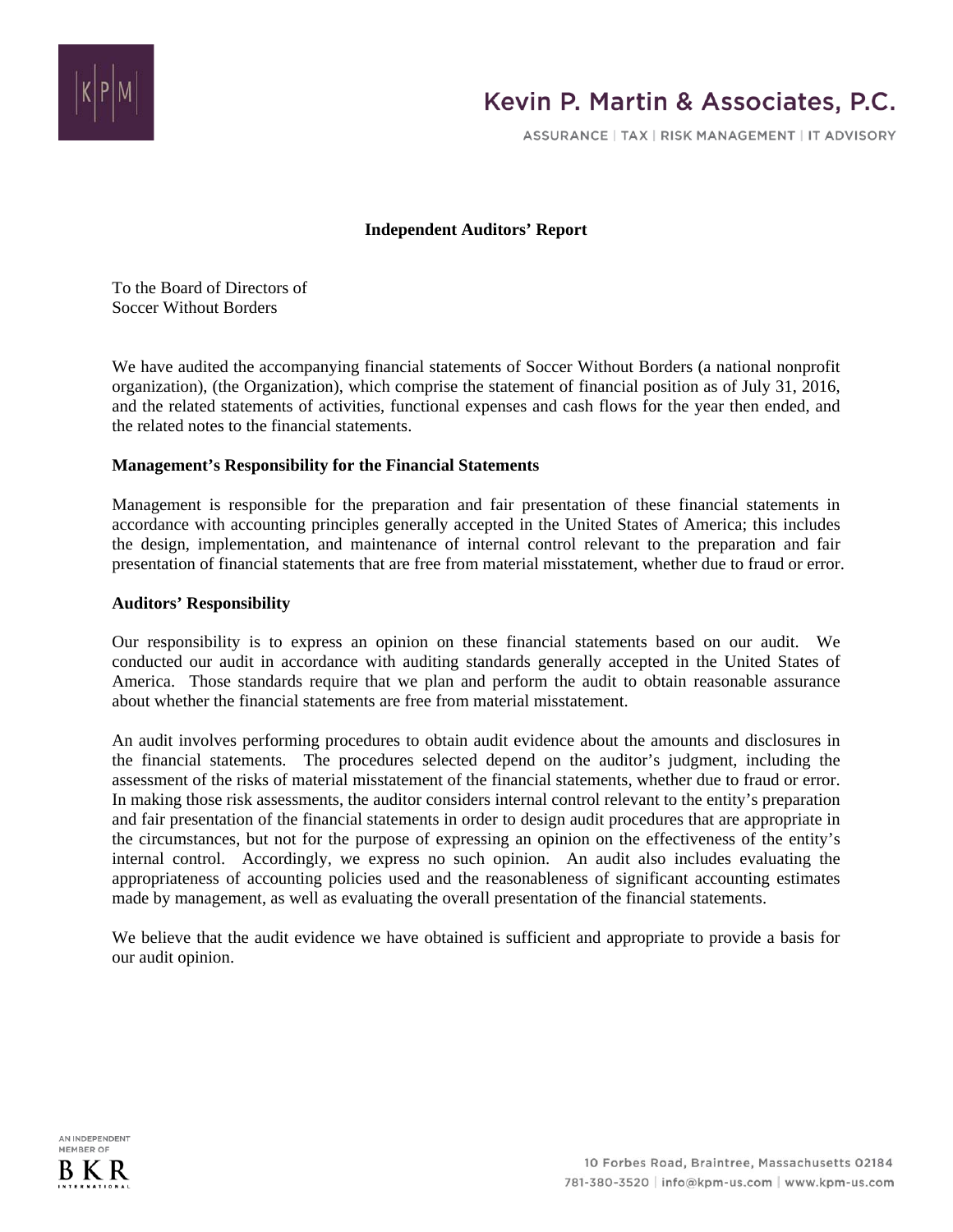#### **Opinion**

In our opinion, the financial statements referred to above present fairly, in all material respects, the financial position of the Organization as of July 31, 2016, and the changes in its net assets and its cash flows for the year then ended in accordance with accounting principles generally accepted in the United States of America.

Nuin P. Martin & Churto-P.C.

November 15, 2016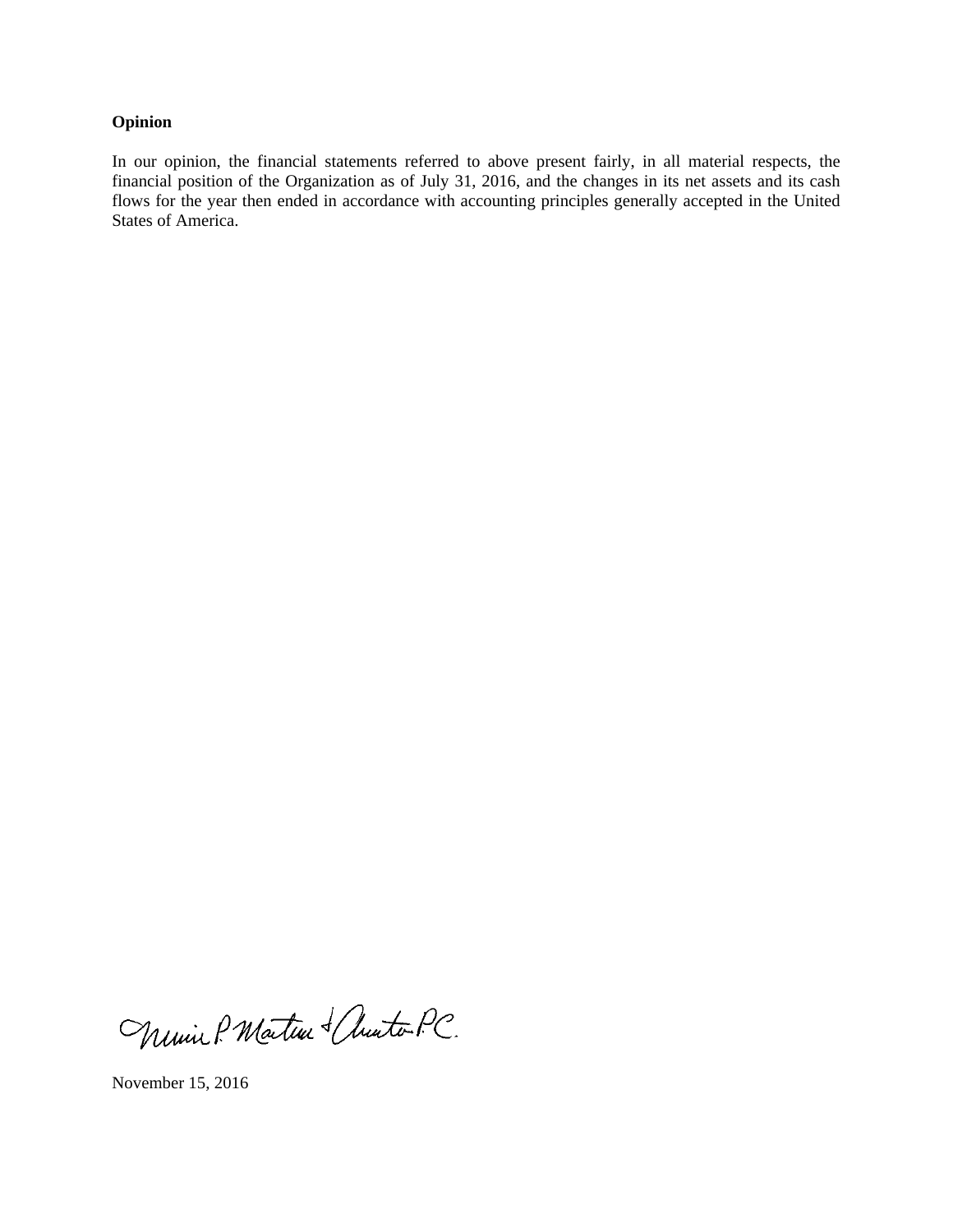#### Statement of Financial Position

#### As of July 31, 2016

|                                         | 2016          |
|-----------------------------------------|---------------|
| <b>Current Assets</b>                   |               |
| Cash and cash equivalents               | \$<br>665,919 |
| Accounts receivable                     | 83,481        |
| Prepaid expenses                        | 12,076        |
| Total current assets                    | 761,476       |
| <b>Fixed Assets</b>                     |               |
| Vehicles                                | 42,900        |
| Total fixed assets                      | 42,900        |
| Less: accumulated depreciation          | (23,400)      |
| Total net fixed assets                  | 19,500        |
| <b>Other Assets</b>                     |               |
| Deposits                                | 32,706        |
| Total other assets                      | 32,706        |
| <b>Total Assets</b>                     | \$<br>813,682 |
| <b>Current Liabilities</b>              |               |
| Accounts payable                        | \$<br>5,199   |
| Accrued expenses                        | 6,786         |
| Deferred revenue                        | 30,000        |
| Other current liabilities               | 31,306        |
| Total liabilities                       | 73,291        |
| <b>Net Assets</b>                       |               |
| Unrestricted                            | 255,371       |
| Board restricted                        | 335,000       |
| Temporarily restricted                  | 150,020       |
| Total net assets                        | 740,391       |
| <b>Total Liabilities and Net Assets</b> | \$<br>813,682 |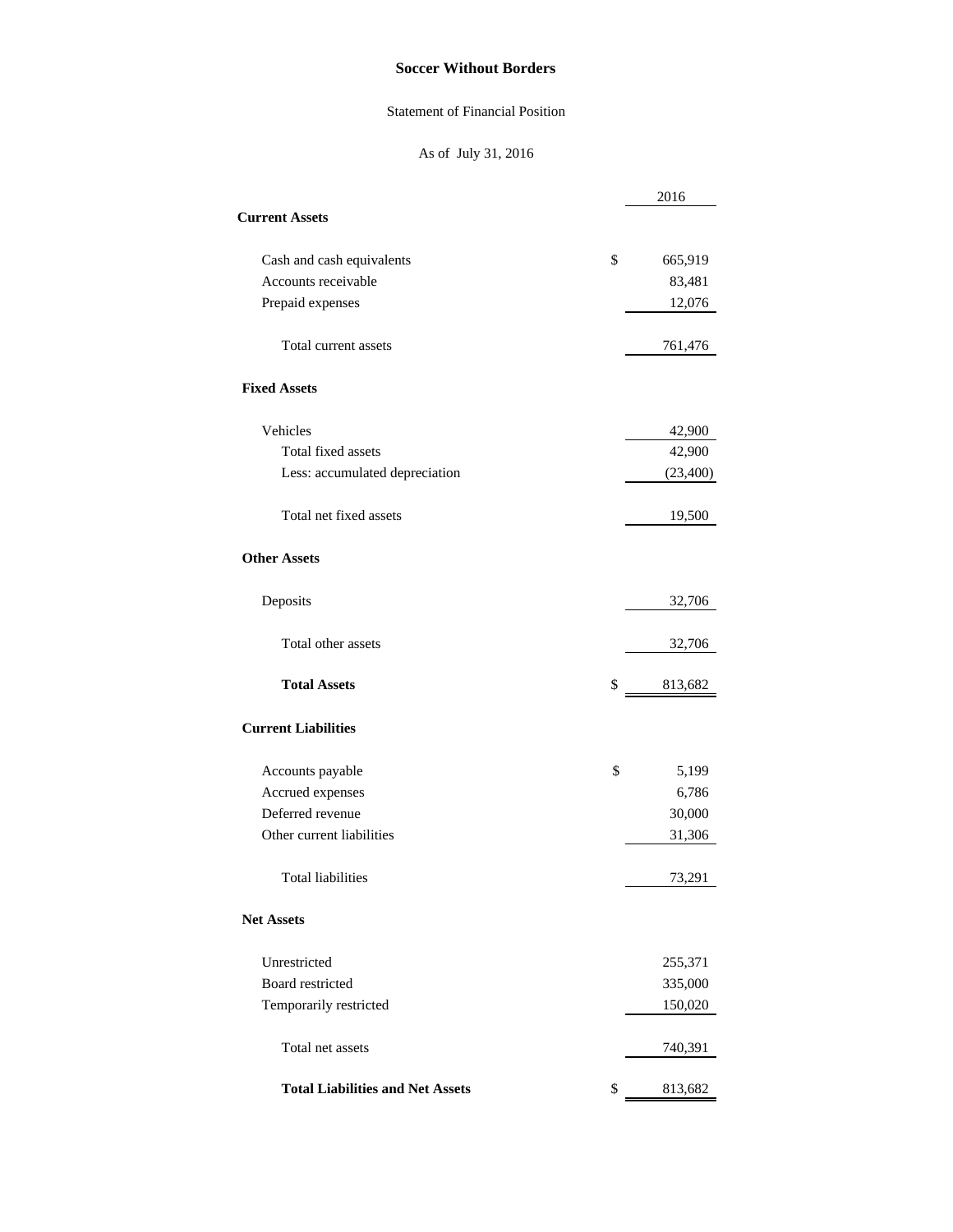#### Statement of Activities

#### For the Year Ended July 31, 2016

|                                        |                                | Board      | Temporarily    | 2016      |
|----------------------------------------|--------------------------------|------------|----------------|-----------|
|                                        | Unrestricted                   | Restricted | Restricted     | Total     |
| <b>Revenue and Support</b>             |                                |            |                |           |
| Grants and contributions               | \$<br>303,791<br>$\mathcal{S}$ | 110,000    | 738,160 \$     | 1,151,951 |
| Released from restrictions             | 618,140                        |            | (618, 140)     |           |
| Award revenue                          |                                | 225,000    |                | 225,000   |
| In-Kind donations                      | 65,358                         |            |                | 65,358    |
| Special events                         | 51,353                         |            |                | 51,353    |
| Program service fees                   | 13,600                         |            |                | 13,600    |
| Other revenue                          | 3,044                          |            |                | 3,044     |
| Total revenue and support              | 1,055,286                      | 335,000    | 120,020        | 1,510,306 |
| <b>Expenses</b>                        |                                |            |                |           |
| Program services                       | 852,571                        |            |                | 852,571   |
| General and administrative             | 32,573                         |            |                | 32,573    |
| Fundraising                            | 134,331                        |            |                | 134,331   |
| Total expenses                         | 1,019,475                      |            |                | 1,019,475 |
| <b>Total Change in Net Assets</b>      | 35,811                         | 335,000    | 120,020        | 490,831   |
| <b>Net Assets at Beginning of Year</b> | 219,560                        |            | 30,000         | 249,560   |
| <b>Net Assets at End of Year</b>       | \$<br>255,371<br><sup>\$</sup> | 335,000    | 150,020<br>-\$ | 740,391   |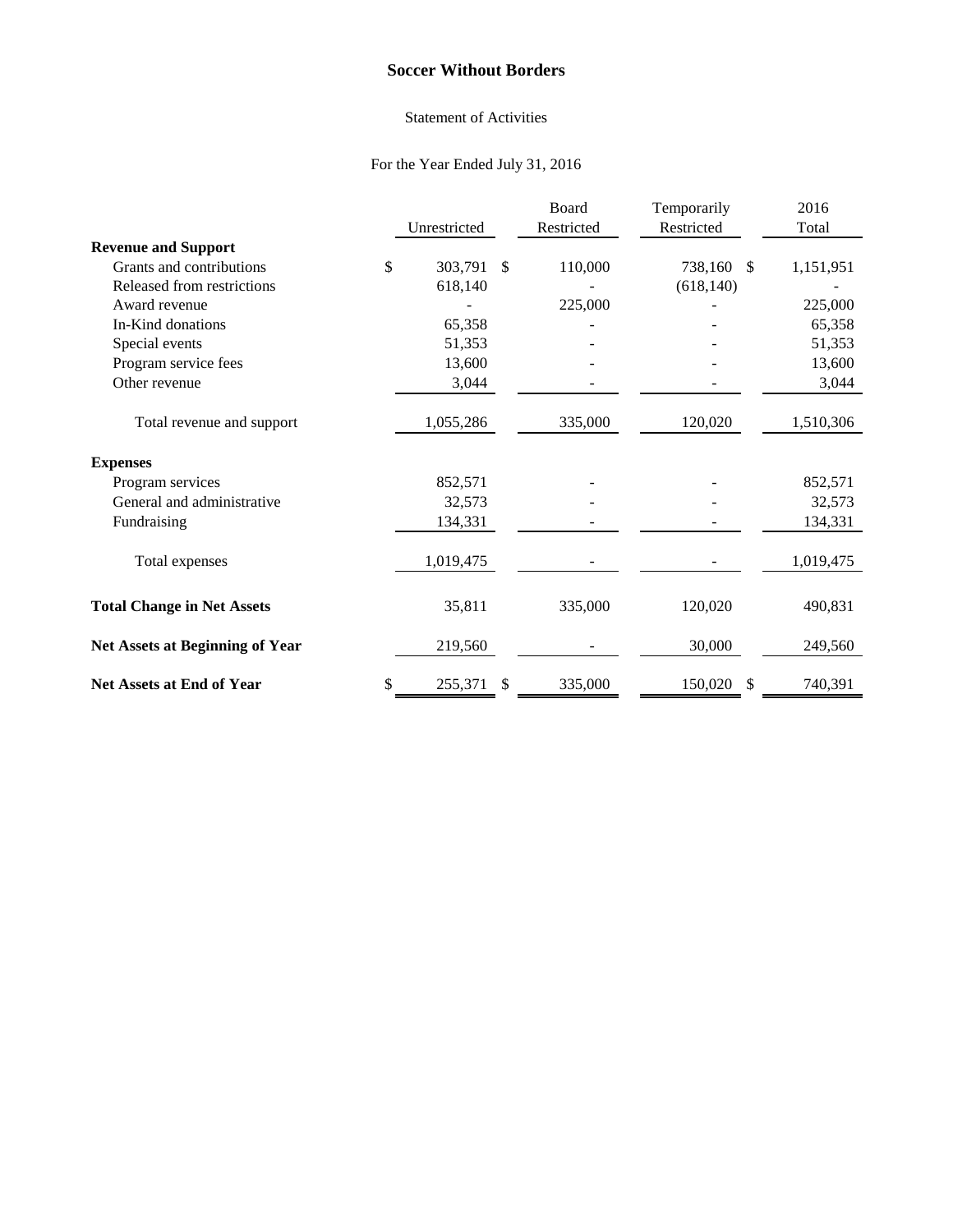#### Statement of Cash Flows

### For the Year Ended July 31, 2016

| <b>Cash Flows from Operating Activities</b>                                     | 2016          |
|---------------------------------------------------------------------------------|---------------|
| <b>Change in net assets</b>                                                     | \$<br>490,831 |
| Adjustments to reconcile change in net assets to net cash provided by (used in) |               |
| operating activities:                                                           |               |
| Depreciation                                                                    | 10,850        |
| Decrease (increase) in assets:                                                  |               |
| Promises to give                                                                | (68, 690)     |
| Prepaid expenses                                                                | (1, 561)      |
| Deposits                                                                        | (31,806)      |
| Increase (decrease) in liabilities:                                             |               |
| Accounts payable                                                                | (2,271)       |
| Accrued expenses                                                                | (1,873)       |
| Deferred revenue                                                                | 30,000        |
| Other current liabilities                                                       | 31,306        |
| <b>Net Cash Provided by Operating Activities</b>                                | 456,786       |
| <b>Cash Flows from Investing Activities</b>                                     |               |
| Purchase of fixed assets                                                        | (13,500)      |
| <b>Net Cash Used in Investing Activities</b>                                    | (13,500)      |
| Net Increase in Cash and Cash Equivalents                                       | 443,286       |
| <b>Cash and Cash Equivalents - Beginning of year</b>                            | 222,633       |
| <b>Cash and Cash Equivalents - End of year</b>                                  | \$<br>665,919 |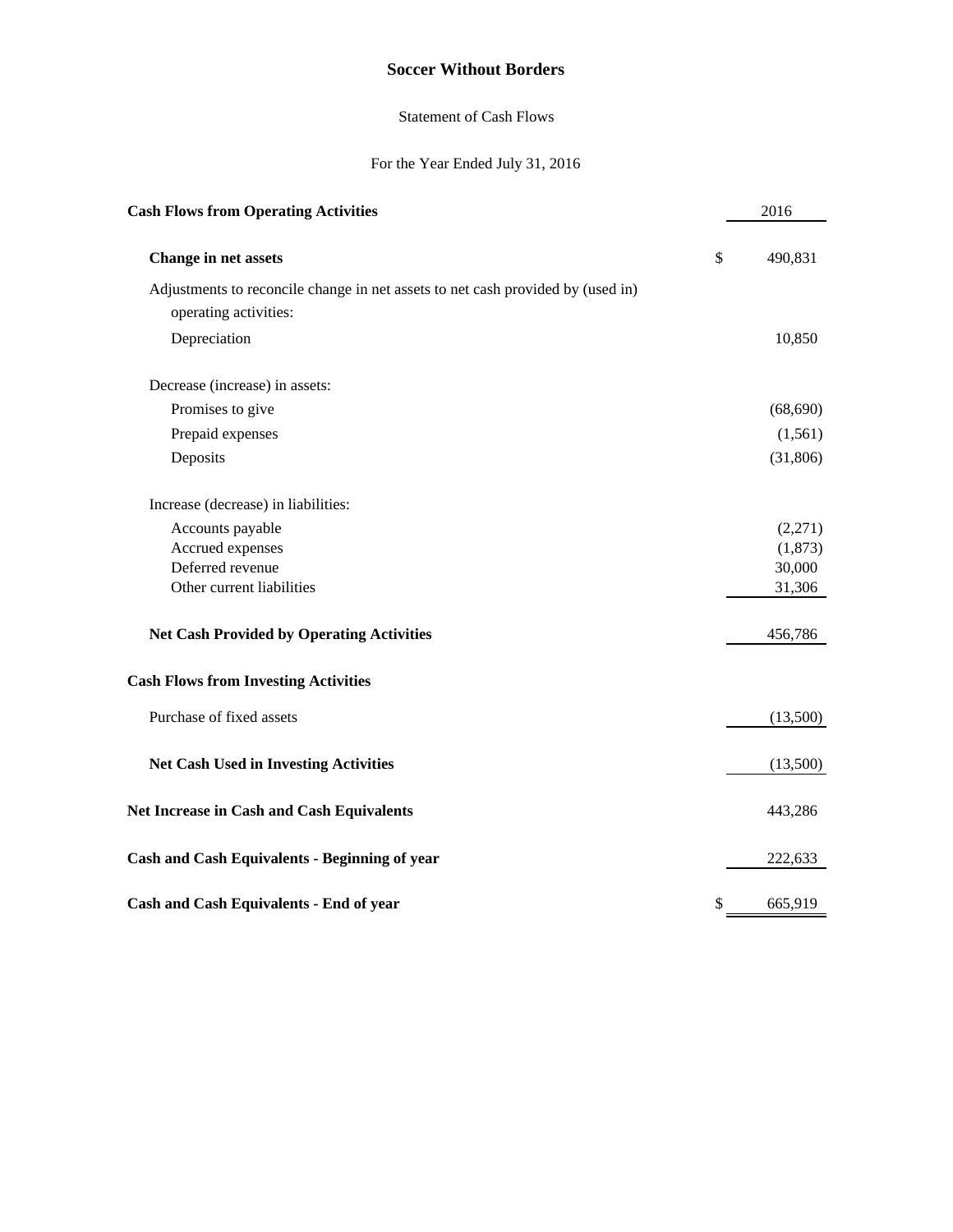#### Statement of Functional Expenses

#### For the Year Ended July 31, 2016

|                                     | Program<br>Services |     | General and<br>Administrative |     | Fundraising |   | 2016<br>Total |
|-------------------------------------|---------------------|-----|-------------------------------|-----|-------------|---|---------------|
|                                     |                     |     |                               |     |             |   |               |
| <b>Salaries</b>                     | \$<br>340,873       | -\$ | 16,142                        | -\$ | 86,332 \$   |   | 443,347       |
| Payroll taxes                       | 29,916              |     | 1,546                         |     | 7,824       |   | 39,286        |
| Fringe benefits                     | 10,047              |     | 131                           |     | 858         |   | 11,036        |
| Subtotal                            | 380,836             |     | 17,819                        |     | 95,014      |   | 493,669       |
| Contract coaches                    | 121,864             |     |                               |     |             |   | 121,864       |
| Meals                               | 48,159              |     |                               |     | 6,848       |   | 55,007        |
| Transportation                      | 48,483              |     |                               |     |             |   | 48,483        |
| Recreational equipment and supplies | 48,321              |     |                               |     |             |   | 48,321        |
| Travel                              | 47,577              |     |                               |     | 392         |   | 47,969        |
| Rent                                | 33,995              |     | 188                           |     | 1,586       |   | 35,769        |
| Contract staff                      | 25,678              |     | 493                           |     | 6,453       |   | 32,624        |
| <b>Registration</b> fees            | 28,852              |     |                               |     |             |   | 28,852        |
| Other facility costs                | 15,695              |     |                               |     | 964         |   | 16,659        |
| Insurance                           | 8,667               |     | 2,216                         |     | 428         |   | 11,311        |
| Depreciation                        | 10,850              |     |                               |     |             |   | 10,850        |
| Printed materials and apparel       | 817                 |     |                               |     | 9,534       |   | 10,351        |
| Other in-kind expenses              | 9,082               |     |                               |     | 776         |   | 9,858         |
| Accounting services                 |                     |     | 9,023                         |     |             |   | 9,023         |
| Bank and online processor fees      | 2,205               |     | 46                            |     | 5,708       |   | 7,959         |
| Fees, dues and subscriptions        | 1,742               |     | 2,656                         |     | 3,419       |   | 7,817         |
| Professional development            | 5,339               |     | 23                            |     | 124         |   | 5,486         |
| <b>Utilities</b>                    | 3,669               |     |                               |     | 47          |   | 3,716         |
| International income tax            | 2,804               |     |                               |     |             |   | 2,804         |
| Postage                             | 845                 |     | 46                            |     | 1,612       |   | 2,503         |
| Office supplies                     | 2,051               |     | 6                             |     | 42          |   | 2,099         |
| Miscellaneous                       | 2,016               |     |                               |     |             |   | 2,016         |
| Office equipment                    | 1,384               |     | 37                            |     | 73          |   | 1,494         |
| Promotional items                   | 707                 |     | 4                             |     | 629         |   | 1,340         |
| Technology                          | 803                 |     | 16                            |     | 183         |   | 1,002         |
| <b>Fundraising supplies</b>         |                     |     |                               |     | 499         |   | 499           |
| Referee fees                        | 130                 |     |                               |     | ٠           |   | 130           |
| <b>Total Functional Expenses</b>    | \$<br>852,571       | \$  | 32,573                        | S   | 134,331     | S | 1,019,475     |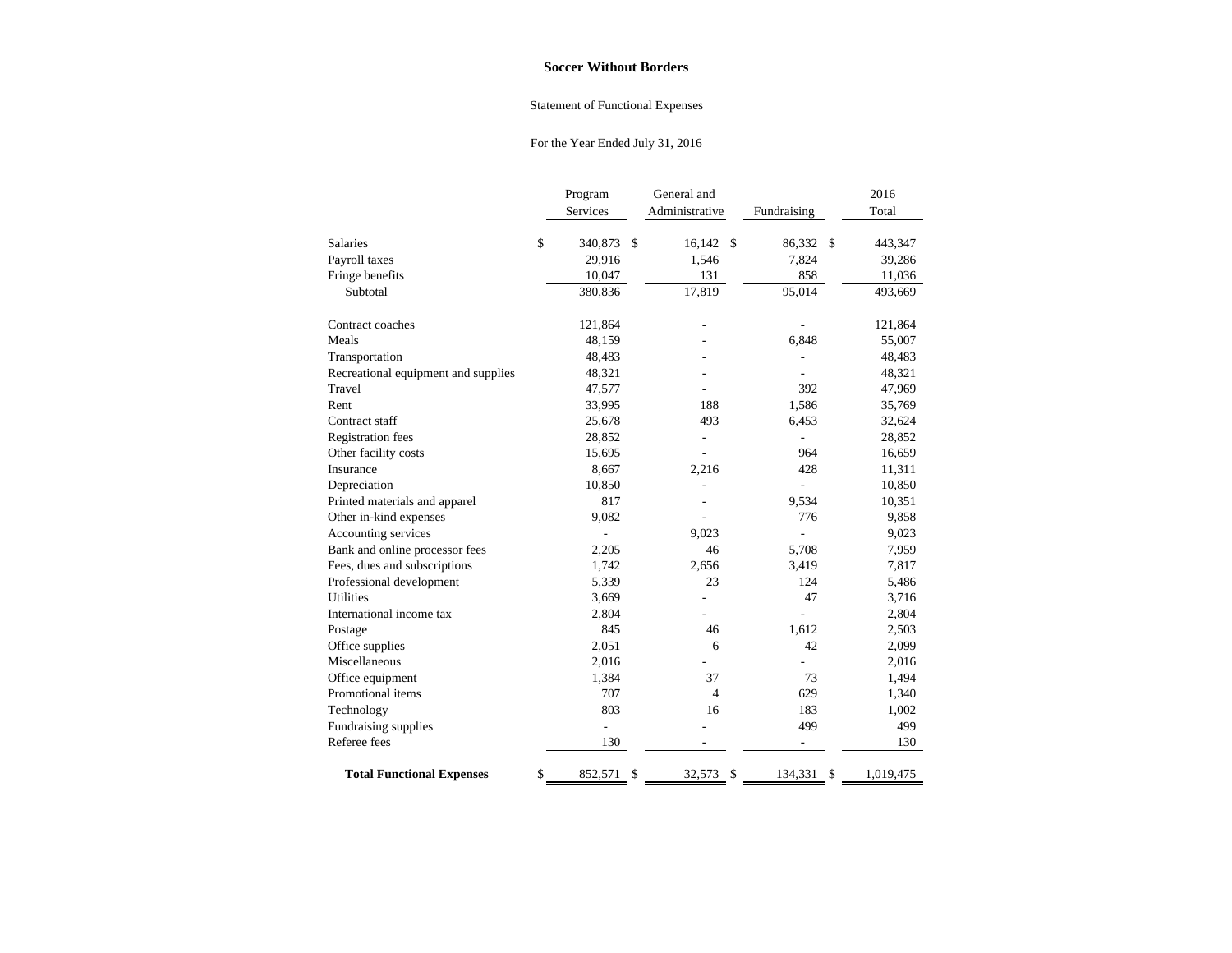#### Notes to Financial Statements

July 31, 2016

#### **(1) Summary of Significant Accounting Policies**

The financial statements have been prepared on the accrual basis of accounting in accordance with accounting principles generally accepted in the United States of America (U.S. GAAP). The significant accounting policies followed by Soccer Without Borders (the Organization) are described below to enhance the usefulness of the financial statements to the reader.

#### *(a) Nature of Activities*

Soccer Without Borders (the Organization) was formed for charitable purposes as a  $501(c)(3)$ nonprofit which aims to build a more inclusive and peaceful world through soccer. The Organization runs year-round youth-development programs in under-served areas in the United States and abroad, providing young people with the skills and supports they need to reach their full potential. Currently the organization has two major areas of focus: newcomer youth and girls. Newcomer refugee, asylee and immigrant youth and adolescent girls are two of the most vulnerable populations in the United States and around the world today. Not only are these youth navigating cultural, educational, social, and often linguistic barriers, their often traumatic backgrounds create significant barriers to traditional models of academic and social "success." The combination of poverty, urban violence, and cultural isolation lead many youth to feel hopeless, leading to unhealthy decision making. The Organization operates 30+ weeks per year, 3-6 days per week, supporting our youth participants to develop personally, make healthy lifestyle choices, build social capital, advance academically, and develop language skills. The program's evidence-based design is intentionally adaptable to local context and resources, while consistent in the five main program activities: soccer play and instruction, team- building, educational support (academic and language), civic engagement, and cultural exchange. The balance and dosage of these activities in a safe and welcoming team environment led by a trained and committed coach creates a powerfully influential environment that is focus on the development of the whole person over many years.

#### *(b) Basis of Presentation*

The statement of activities reports all changes in net assets, including changes in unrestricted net assets from operating and non-operating activities. Operating revenues consist of those monies received and other contributions attributable to the Organization's ongoing efforts.

#### *(c) Standards of Accounting and Reporting*

The Organization's net assets (excess of its assets over liabilities) and its revenues, expenses, gains and losses are classified based on the existence or absence of donor-imposed restrictions.

The statement of financial position presents three classes of net assets (unrestricted, temporarily restricted and permanently restricted) and the statement of activities displays the change in each class of net assets. The classes of net assets applicable to the Organization are presented as follows: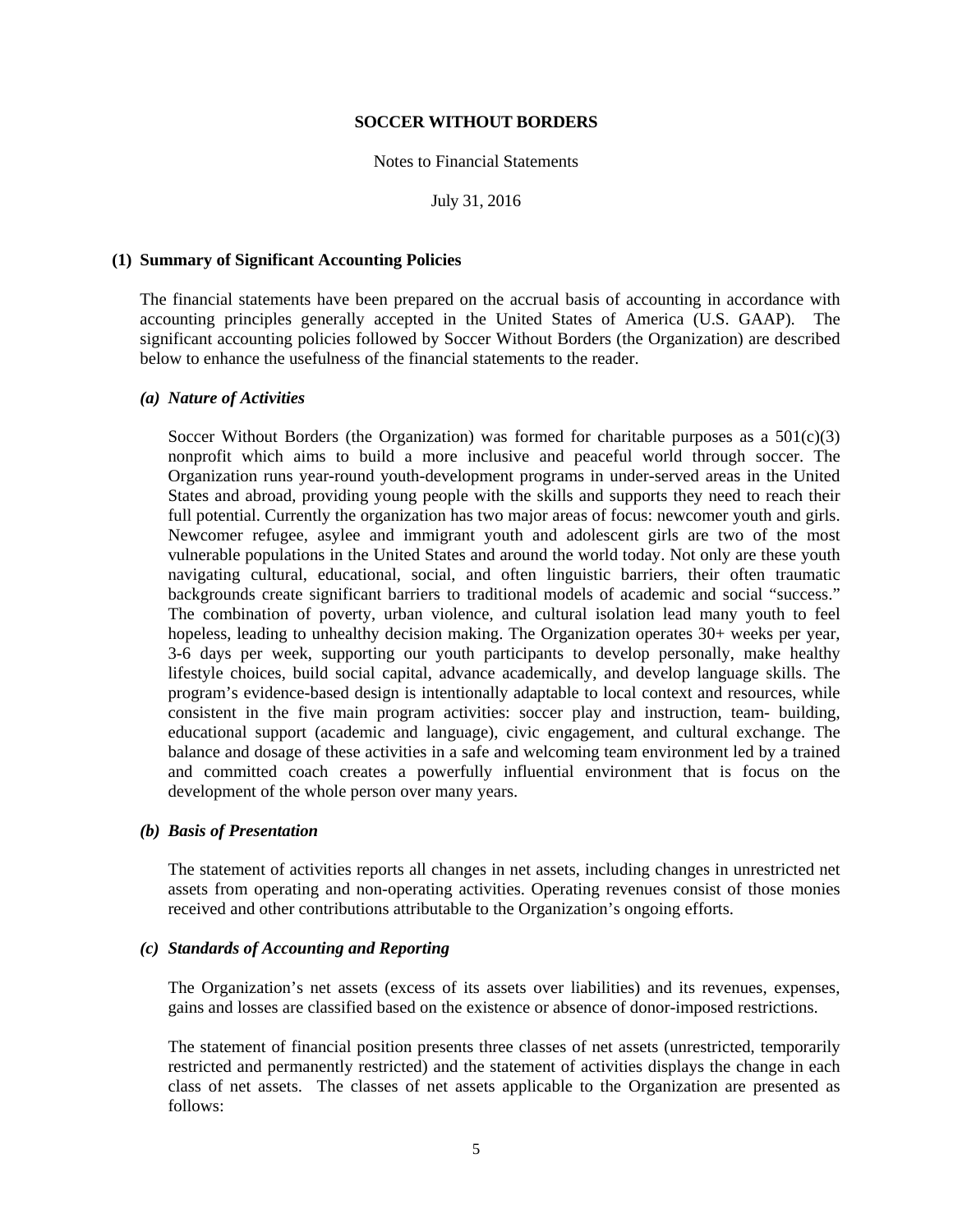#### Notes to Financial Statements

July 31, 2016

#### **(1) Summary of Significant Accounting Policies - continued**

#### *(c) Standards of Accounting and Reporting - continued*

Unrestricted - Unrestricted net assets are not subject to donor imposed restrictions. Unrestricted net assets consist of assets and contributions available for the support of operations. Unrestricted net assets may be designated for specific purposes by management or the Board of Directors. Gains and losses on investments are reported as increases or decreases in unrestricted net assets unless their use is restricted by explicit donor stipulations or law.

Temporarily Restricted - Temporarily restricted net assets are subject to donor-imposed stipulations that may or will be met, either by actions of the Organization and/or passage of time. When a restriction expires, temporarily restricted net assets are reclassified to unrestricted net assets and reported in the statement of activities as net assets released from restrictions.

#### *(d) Cash and Cash Equivalents*

The Organization considers all highly liquid investments purchased with an original maturity of three months or less to be cash equivalents.

The Organization maintains its cash balances at several financial institution located in Massachusetts, California, Colorado, and Maryland. The cash balances are insured by the Federal Deposit Insurance Corporation. At times these balances may exceed the federal insurance limits; however, the Organization has not experienced any losses with respect to its bank balances in excess of government provided insurance. Management believes that no significant concentration of credit risk exists with respect to these cash balances as of July 31, 2016.

#### *(e) Revenue Recognition*

The Organization earns revenue as follows:

Grants - Grants are recorded as revenue as costs related to the services provided are incurred.

Contributions - Contributions are recorded upon receipt or pledge as unrestricted or temporarily restricted support depending on the existence and/or nature of any donor restrictions. All contributions are considered to be available for unrestricted use unless specifically restricted by the donor.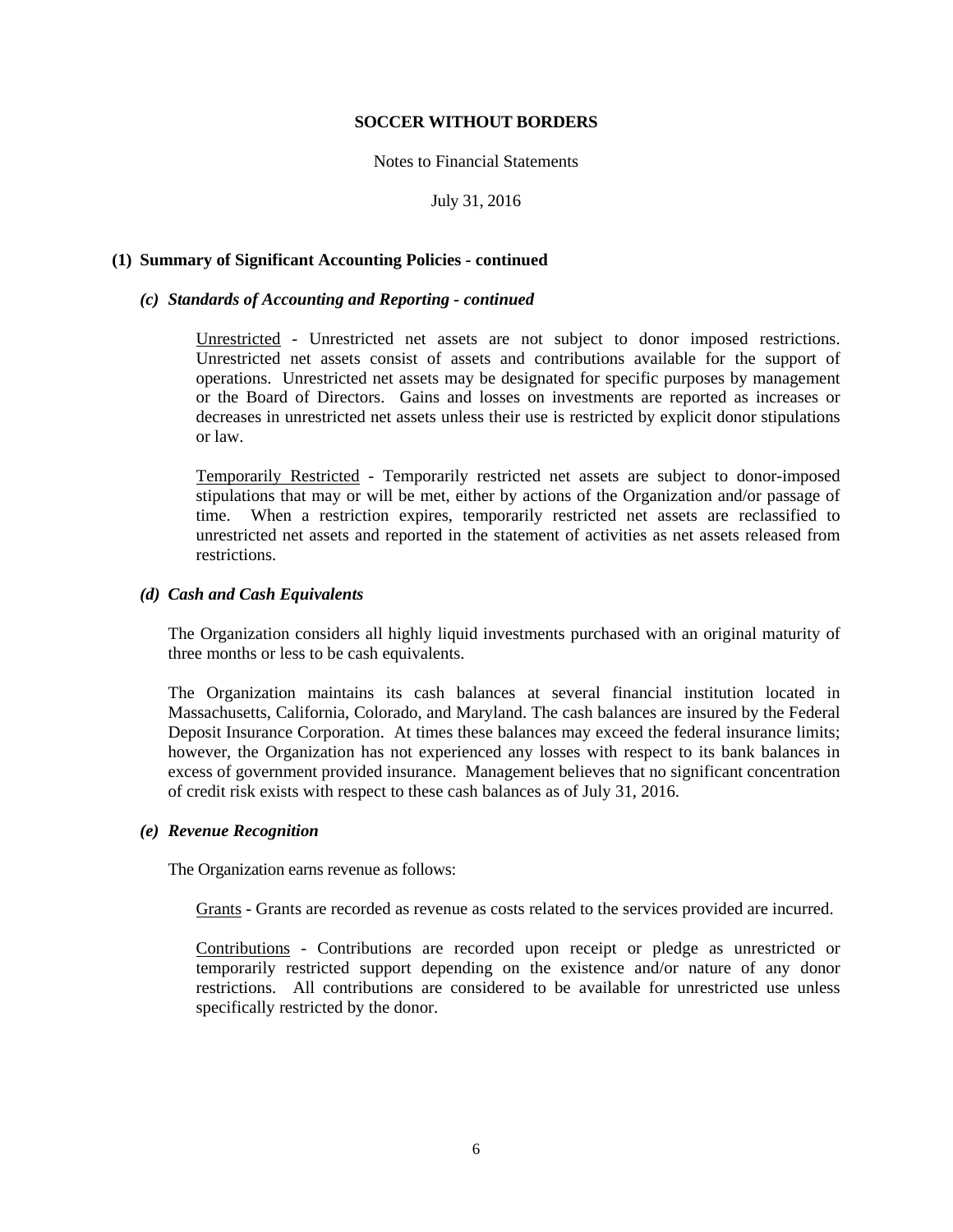#### Notes to Financial Statements

July 31, 2016

#### **(1) Summary of Significant Accounting Policies - continued**

#### *(e) Revenue Recognition - continued*

Donated Property and Equipment – Donations of property and equipment are recorded as contributions at fair value at the date of donation. Such donations are reported as increases in unrestricted net assets unless the donor has restricted the donated asset to a specific purpose. Assets donated with explicit restrictions regarding their use and contributions of cash that must be used to acquire property and equipment are reported as restricted contributions. Absent donor stipulations regarding how long those donated assets must be maintained, the Organization reports expirations of donor restrictions when the donated or acquired assets are placed in service as instructed by the donor. The Organization reclassifies temporarily restricted net assets to unrestricted net assets at that time. The donations are shown as in-kind in the statement of activities.

Donated Services – Donated services are recognized as contributions if the services (a) create or enhance nonfinancial assets or (b) require specialized skills, are performed by individuals with those skills, and would otherwise be purchased by the Organization. The Organization leverages more than 450 volunteers annually for program and fundraising services. These are not recognized as contributions in the financial statements since the recognition criteria were not met.

Special Events - Special event revenue is primarily derived from contributions collected and fees charged for admission at various sponsored events. Special events revenue is recognized when earned. Special events are incidental to the Organization's operations and the related direct expenses have been reported with fundraising expense in the accompanying statement of activities.

Program Service Fees - Program service fee revenue refers to fees for international exchange trips. Revenue is earned and recognized by the Organization when units or services are provided and billed.

Deferred revenue represents contract income received prior to year-end. These amounts are deferred and recognized when the service is performed.

Substantially all of the Organization's revenue is derived from its program activities in MA, CA, CO, and MD. During the year ended July 31, 2016, the Organization derived approximately 24% of its total revenue from governmental agencies, 68% foundations and individual donors, and 8% from other sources. All revenue is recorded at the estimated net realizable amounts.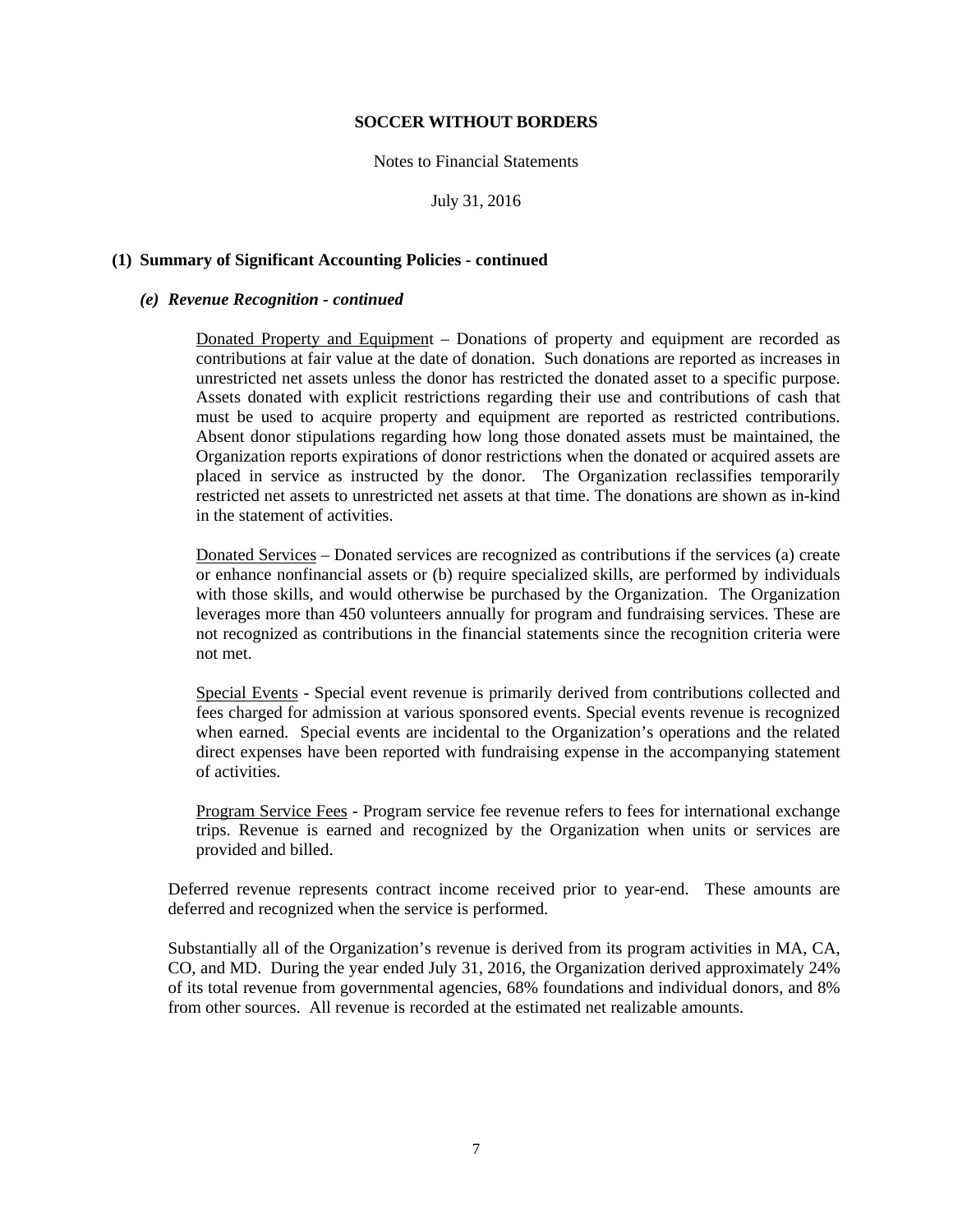#### Notes to Financial Statements

July 31, 2016

#### **(1) Summary of Significant Accounting Policies - continued**

#### *(f) Accounts Receivable*

Accounts receivable are stated at the amount management expects to collect from outstanding balances. Management provides for probable uncollectible amounts through a provision for bad debt expense and an adjustment to an allowance for doubtful accounts based on a history of past writeoffs and collections and current credit conditions. As of July 31, 2016, management has determined any allowance would be immaterial.

As of July 31, 2016, 100% of the Organization's accounts receivable is due from foundations and corporations.

#### *(g) Fixed Assets*

Vehicles are recorded at cost or if donated, fair value on the date of receipt. Depreciation is provided for in amounts sufficient to relate the cost of depreciable assets to operations over their estimated service lives. Upon disposal of depreciable property, the appropriate property accounts are reduced by the related costs and accumulated depreciation. The resulting gains and losses are reflected in the statement of activities.

The Organization computes depreciation using the straight-line method over the following estimated lives:

Vehicles 3 years

#### *(h) Fundraising Expense*

Fundraising expense relates to the activities of raising general and specific contributions to the Organization and promoting special events, including time and funds allocated to grant-writing and reporting, awareness-raising, and specific campaigns and events. Immaterial amounts of fundraising are included in administration expenses.

#### *(i) Functional Allocation of Expenses*

The costs of providing various programs and other activities have been summarized on a functional basis in the statement of activities and in the statement of functional expenses. Directly identifiable expenses are charged to programs and supporting services. Expenses related to more than one function are allocated to programs and supporting services. Administration expenses include those expenses that are not directly identifiable with any other specific function but provide for the overall support and direction of the Organization.

Payroll and associated costs are allocated to functions based upon actual time charges time studies. Occupancy costs are allocated based upon associated FTEs.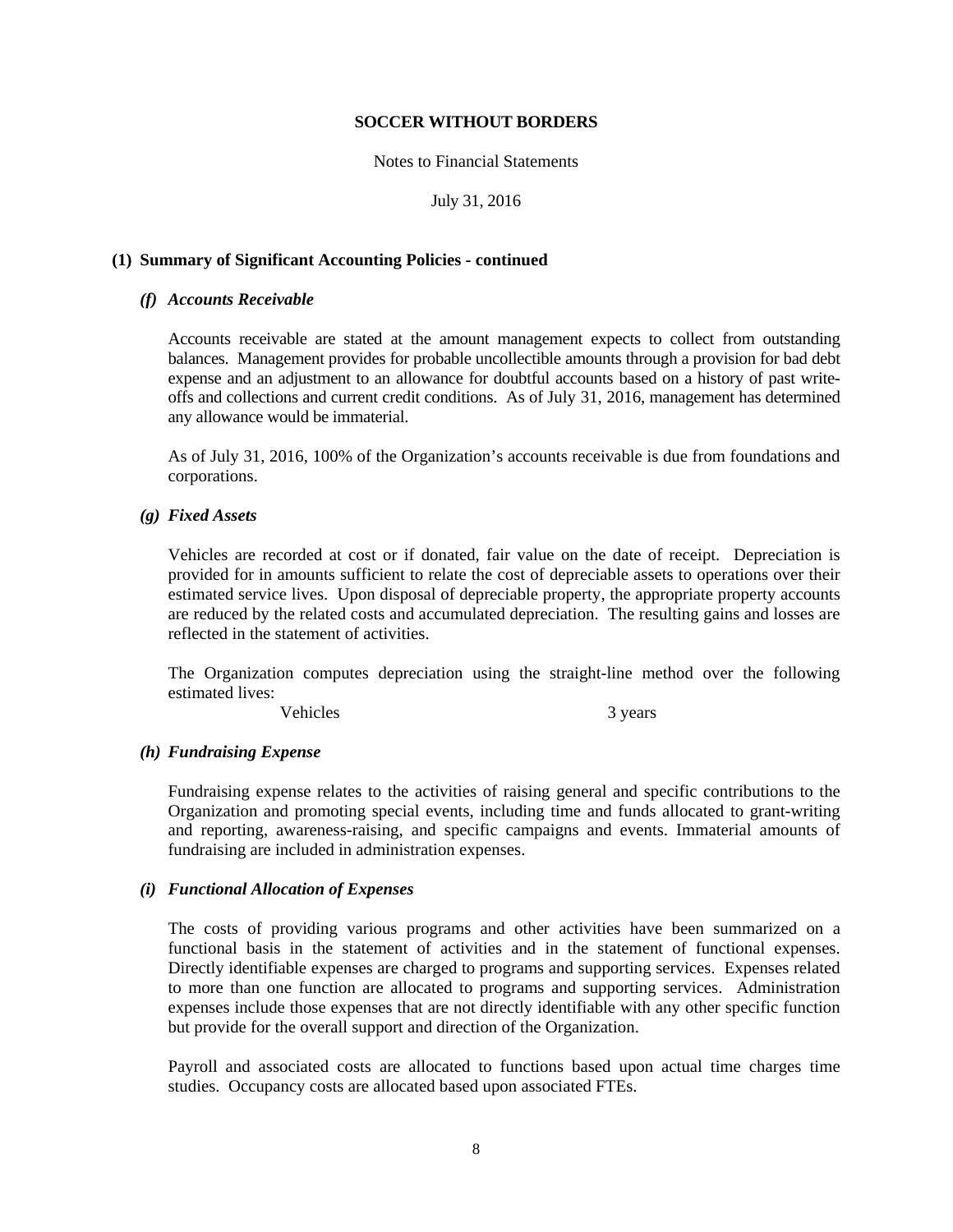#### Notes to Financial Statements

#### July 31, 2016

#### **(1) Summary of Significant Accounting Policies - continued**

#### *(j) Use of Estimates*

In preparing the Organization's financial statements in conformity with U.S. GAAP, management is required to make estimates and assumptions that affect the reported amounts of assets and liabilities and the disclosure of contingent assets and liabilities at the date of the financial statements and the reported amounts of revenues and expenses during the reporting period. Actual results could differ from those estimates.

#### *(k) Income Taxes*

The Organization qualifies as an organization formed for charitable purposes under Section  $501(c)(3)$  of the Internal Revenue Code (IRC) and is generally not subject to income tax. However, income from certain activities not directly related to the Organization's tax-exempt purpose is subject to taxation as unrelated business income. In addition, the Organization is not a private foundation under Section 509(a)(1).

#### **(2) Contributed Services and Gifts in Kind**

Contributed services and gifts in kind for the year ended July 31, 2016 were as follows:

| Pro-bono outside services: |             |
|----------------------------|-------------|
| Facility use               | \$<br>2,025 |
| Storage                    | 2,100       |
| Gifts in kind:             |             |
| Coaching equipment         | 5,000       |
| Gift cards                 | 50          |
| Player registration fees   | 19,020      |
| Rent                       | 7,758       |
| Scholarships               | 3,330       |
| School supplies            | 281         |
| Soccer equipment           | 23,250      |
| Conference passes          | 2,544       |
| Total                      | 65,358      |